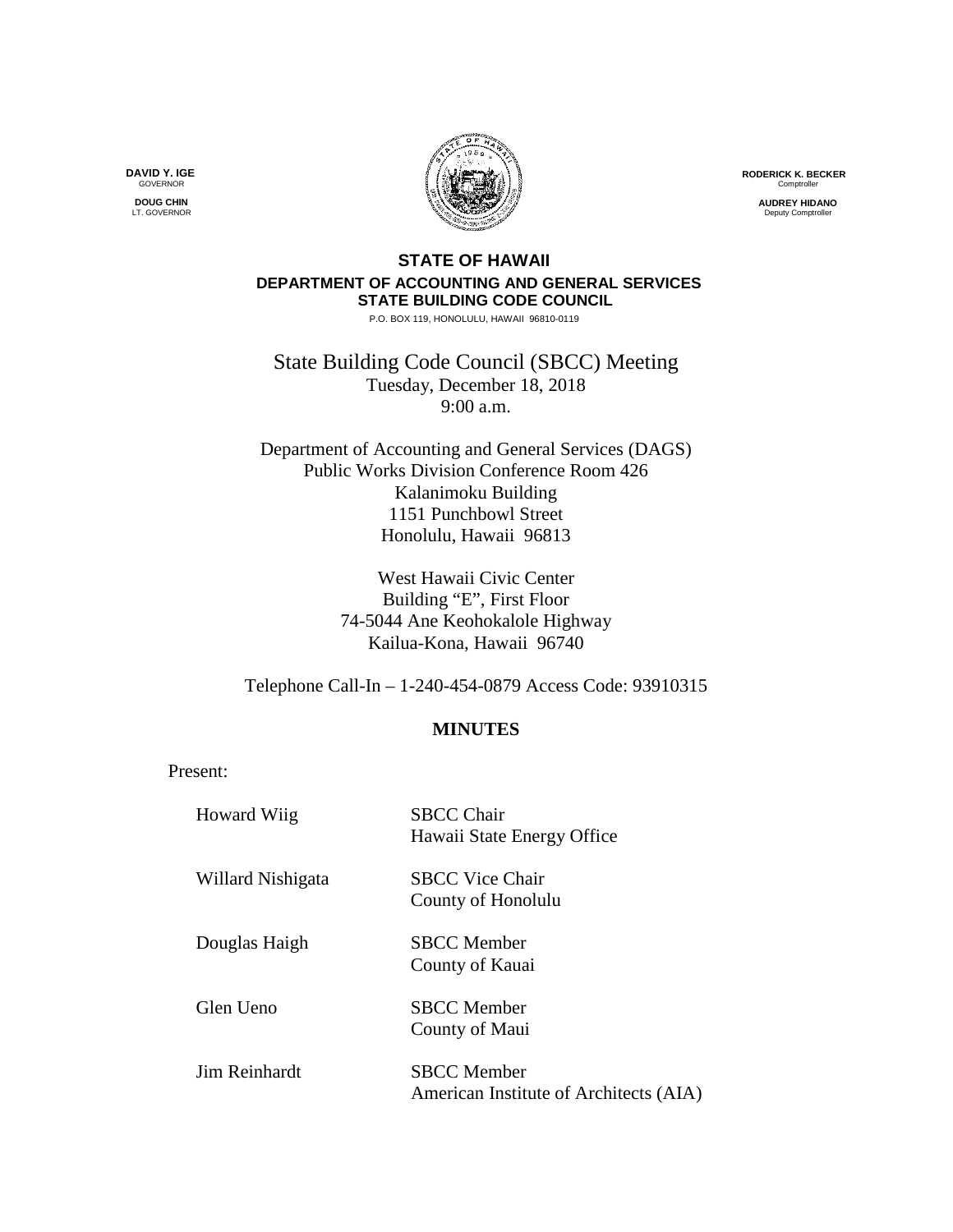State Building Code Council Minutes—December 18, 2018 Page **2** of **5**

|                     | Lloyd Rogers        | <b>SBCC</b> Member<br><b>State Fire Council Administrative Specialist</b>                      |
|---------------------|---------------------|------------------------------------------------------------------------------------------------|
|                     | Greg Serikaku       | <b>SBCC</b> Member<br>Plumbing & Mechanical Contractors Association<br>(PAMCA) of Hawaii       |
|                     | Gaur Johnson        | <b>SBCC</b> Member<br><b>Structural Engineers Association of Hawaii</b><br>(SEAOH)             |
|                     | <b>Tyler Dillon</b> | <b>SBCC</b> Member<br>General Contractors Association (GCA) of Hawaii                          |
|                     | Kraig Stevenson     | Senior Regional Manager<br>International Code Council (ICC)                                    |
|                     | <b>Ted Peck</b>     | Holu Energy                                                                                    |
| <b>Not Present:</b> |                     |                                                                                                |
|                     | Neal Tanaka         | <b>SBCC</b> Member<br>Hawaii County Department of Public Works                                 |
|                     | Bert Yorita         | <b>SBCC</b> Member<br>Department of Labor and Industrial Relations<br><b>Elevator Division</b> |

1. Call to Order

SBCC Chair called the meeting to order at 9:06 a.m.

2. Introductions and Public Comments

Member Haigh stated that Brett Alexander from Trade Publishing requested periodic updates or news from building trade representatives.

Kraig Stevenson of the ICC stated he provided County voting counts and will distribute updates on the status of SBCC voting. Chair Wiig needs to designate voting members if there are new members.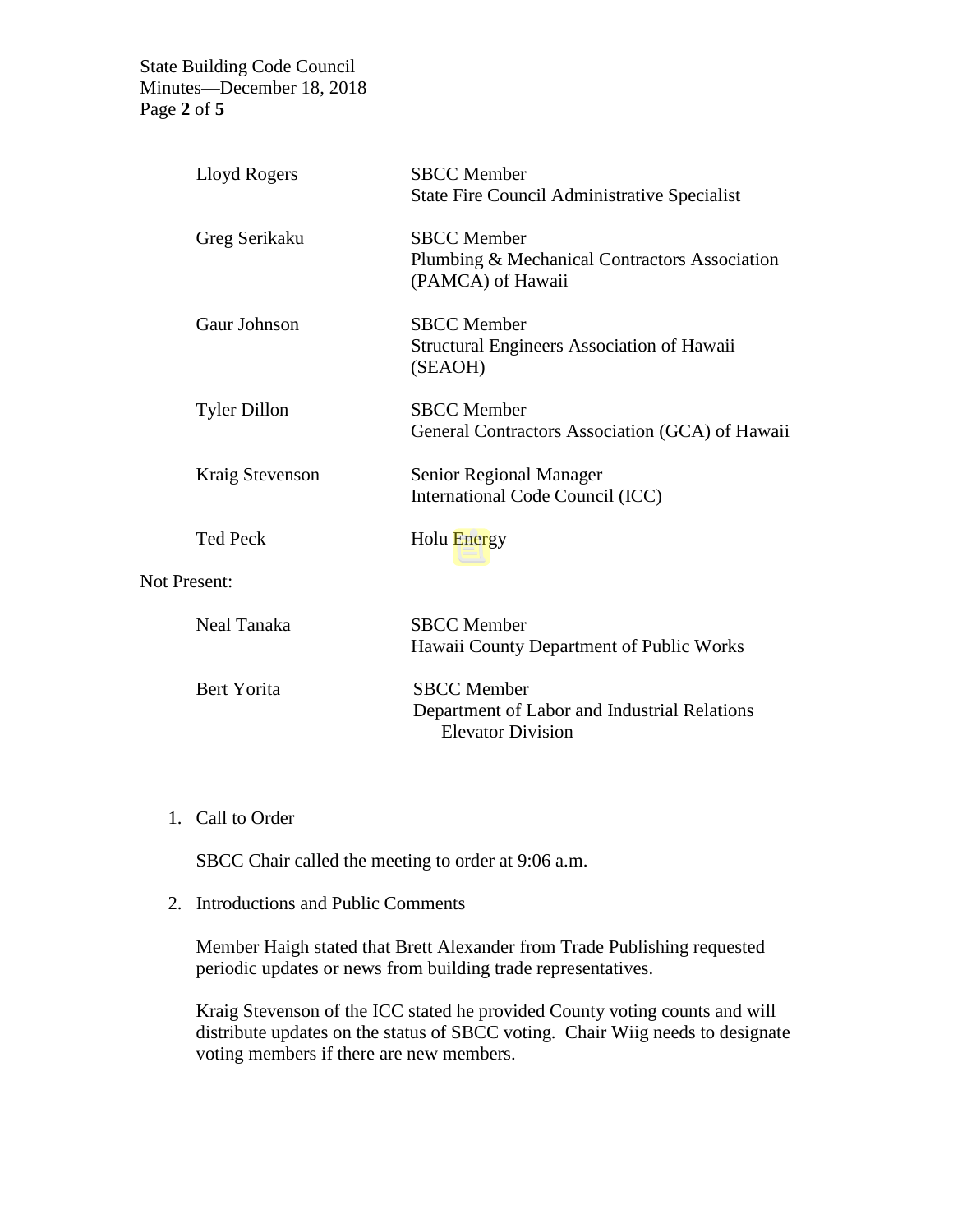State Building Code Council Minutes—December 18, 2018 Page **3** of **5**

> Ted Peck of Holu Energy described his company's challenges regarding its renewable energy solutions in multi-unit residential properties.

Members discussed the upcoming Hawaii Association of County Building Officials Conference to be held in Hawaii County in May 2019.

Honolulu Fire Department Assistant Chief (AC) Socrates Bratakos and other members discussed proposals by the City and County of Honolulu to construct affordable mid-rise apartment structures for lower income tenants. AC Bratakos stated developers for the proposed structures intend to request variances from existing building and fire code requirements.

3. Review and approval of minutes of the November 13, 2018 meeting.

**Motion:** Member Haigh motioned to approve the November 13, 2018, meeting minutes. The motion was seconded by Member Serikaku and unanimously approved.

4. Discussion of Administrative Coordination

Members discussed that the Federal Emergency Management Agency grant remains viable and recommended the SBCC request Governor Ige to release the appropriated funds.

Member Johnson stated the funds could facilitate the adoption process for the 2012 and 2018 editions of IBC/IRC.

5. Discussion of 2019 Proposed Legislation

Members discussed the two budgetary processes which are submitted to the Legislature by DAGS to fund the SBCC:

- a. Special funding requests
- b. Regular funding requests
- 6. Discussion and Possible Approval of the Revised SBCC Code Adoption Process

Member Rogers distributed copies of a draft simplified SBCC Code Adoption Process to meeting attendees and explained the Small Business Impact Statement was removed from the draft. Member Reinhardt distributed another version of a simplified SBCC Code Adoption Process to meeting attendees. Member Johnson recommended including a nine-month code review period, retention of a onemonth public comment period, and a target date for completion of August 2019.

7. Updates from the investigative committees: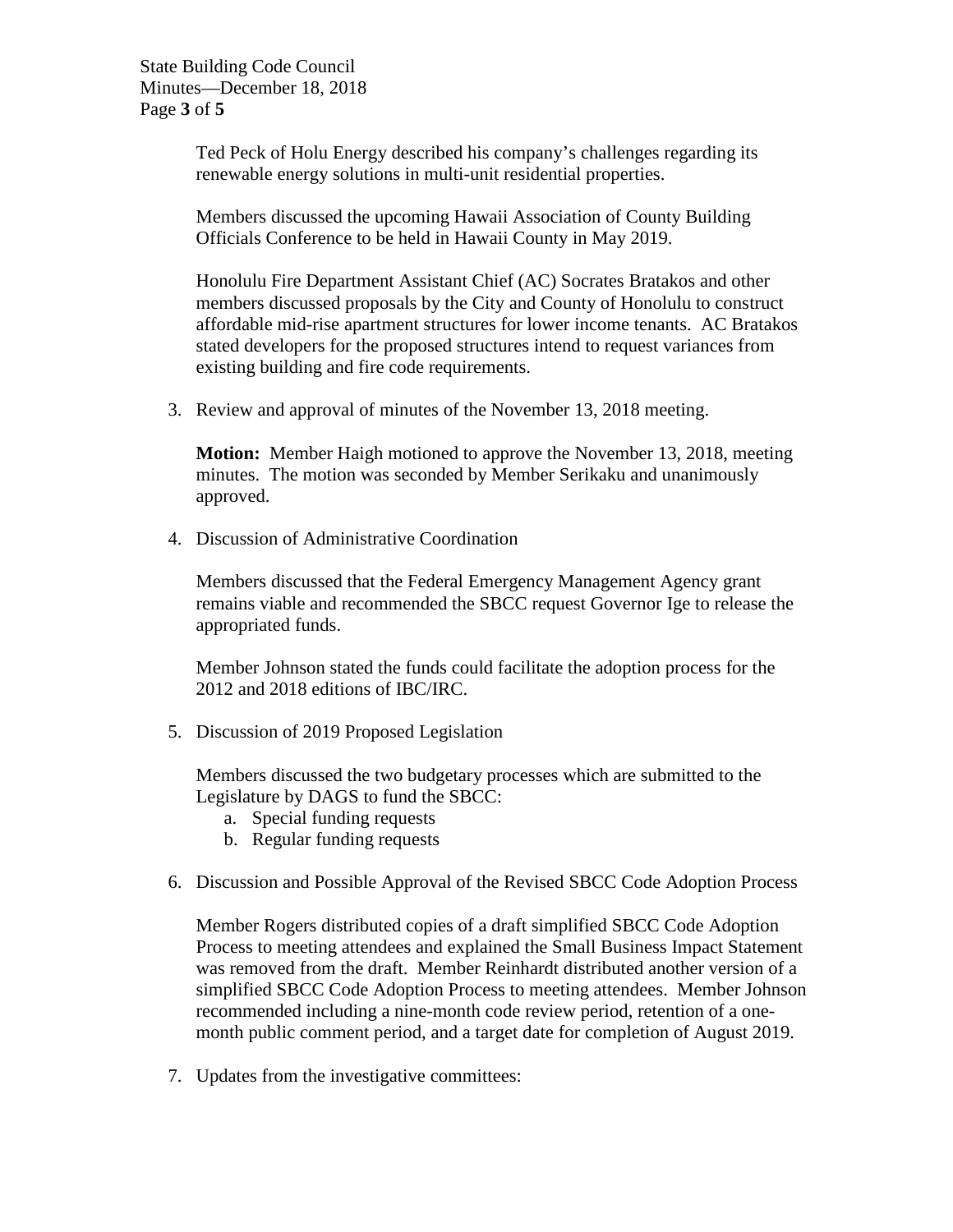a. Investigative committee for the structural provisions for the IBC and the IRC.

Member Johnson explained that Lyle Carden of the SEAOH will be replacing him on the SBCC and correspondence documenting the transition has been sent to the DAGS.

Amendments to the 2018 IBC/IRC will be in alignment with the 2012 versions and the Wind Speed Maps will be included in the referenced standard.

b. Investigative committee for the non-structural provisions of the IBC and the IRC.

Member Reinhardt stated the AIA should be exploring another representative to replace him on the SBCC.

c. Investigative committee for the International Energy Conservation Code (IECC).

Chair distributed copies of the Energy Code Checklist which will be a supporting document to the Energy Code and requested feedback from meeting attendees.

Chair explained the National Association of Home Builders Green Building Standards document excessive leakage rates from jalousie windows which are common throughout Hawaii residences.

Member Ueno stated Maui County will add the 2015 IECC to the County Council agenda.

John Friedel of the City and County of Honolulu explained the investigative committee will meet with Honolulu County stakeholders this month to discuss and resolve issues related to potential adoption of the International Energy Conservation Code in advance of the Honolulu City Council meeting in February. He also stated the IECC is at the Honolulu Corporation Counsel for review.

d. Investigative committee for the Uniform Plumbing Code (UPC).

Member Serikaku stated he will distribute copies of UPC amendments to meeting attendees for discussion at the next SBCC meeting.

e. Investigative committee for the Green Code

No update on the Green Code was provided.